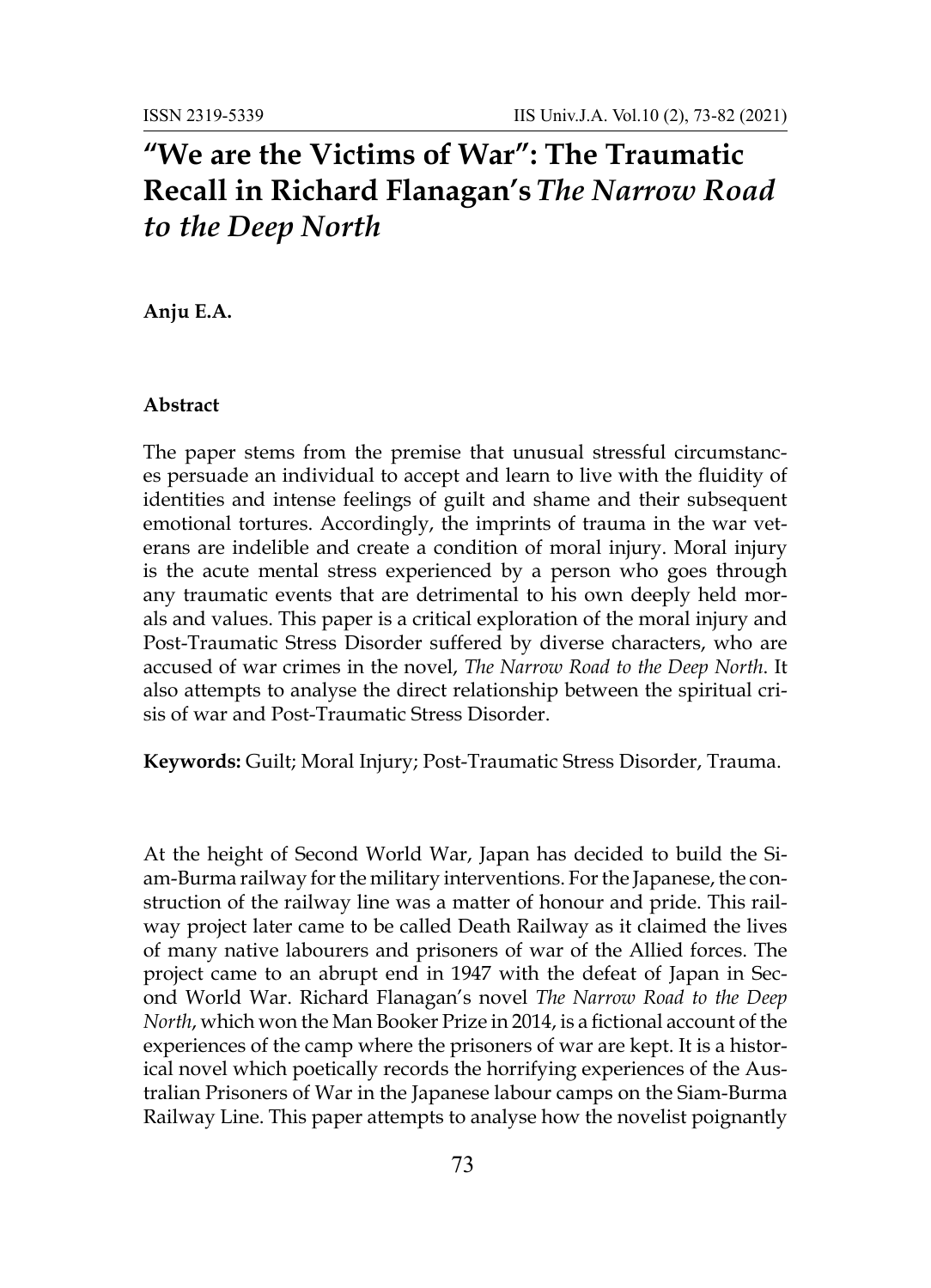illustrates the devastating experiences of the prisoners during the World War. The novelist underlines that war is a crime against humanity in which both the oppressors and the victims are traumatised.

In her path breaking work *Unclaimed Experience: Trauma, Narrative, and History* (1996), Cathy Caruth explores the ways literature emphasizes the structure and impact of traumatic experiences. She highlights how literature entraps the readers in indirect traumatic experiences. Generally, a trauma narrative demonstrates how a traumatic event destabilises a normal human self. Caruth also pinpoints how trauma produces a dreadful conflict in the human psyche that distorts human identity. The reactions to traumatic events are universal and medically termed as Post Traumatic Stress Disorder.Post trauma and traumatic memories often produce long term consequences in the psychological life of wartime generations. Though all the major characters in the novel *The Narrow Road to the Deep North* undergotrauma, their experiences of traumatic haunting are not identical. The range and intensity of their trauma vary from unidimensional to multidimensional. The novelist illustrates the story of many who have been smouldering with guilt, pain and wounds, even though they have unleashed cruelty on others as part of the war. This article is a critical exploration of the moral turpitude and Post-Traumatic Stress Disorder suffered by the different characters in the novel who are accused of war crimes. This research paper highlights how trauma, guilt and Post-Traumatic Stress Disorder vitiate human relationships.

Kali Tal, in *Worlds of Hurt: Reading the Literatures of Trauma (*1996*),* elucidates the term trauma as "a life-threatening event that displaces [one's] preconceived notions about the world" (15). The threat to life alters one's perceptions of the world. According to JudithHerman, trauma is a "threat to life or bodily integrity, or a close personal encounter with violence and death" (33). Both Tal and Herman underline the life-threatening nature of trauma. Elizabeth Waites conceptualizes trauma as "an injury to mind or body that requires structural repair" (22). The impact of trauma is often insidious and destructive; it is a distressing experience that shakes the mind and body of a human being. In this regard, Waitesexplains: ". . . a main effect of trauma is disorganization, a physical and/or mental disorganization that may be circumscribed or widespread," and this eventually leads to "fragmentation of self, shattering of social relationships, erosion of social supports" (92).Even after all the traumatic events are got over in the lives of the victims, their memories remain as indispensable part of personal history and identity.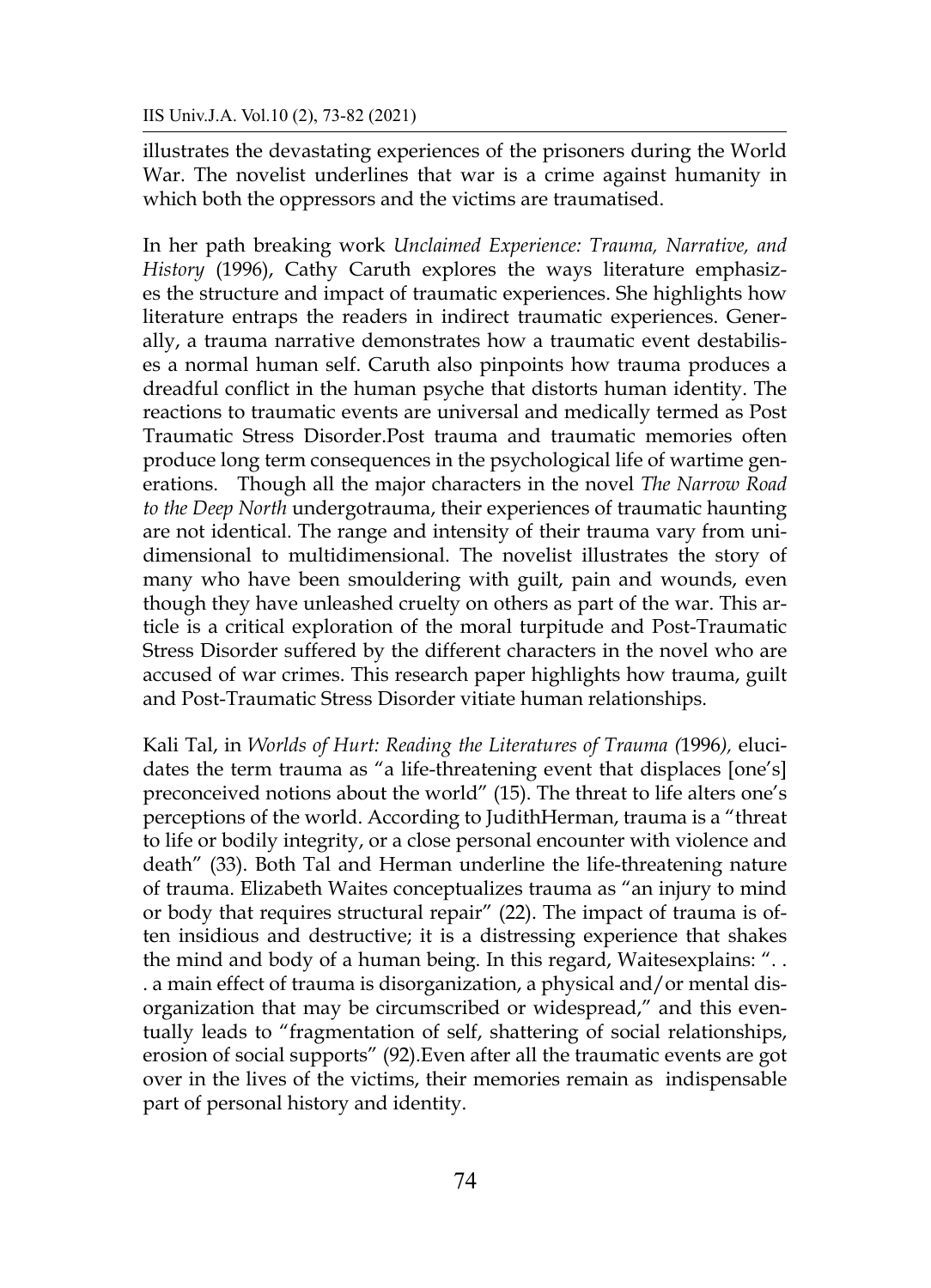All those who take part in the war go through very unusual living conditions. They have to witness and participate in many atrocities and annihilations. These uncommon and unpredictable experiences of their lives transform them completely. Therefore, guilt and shame are the characteristic features common among the war veterans. The negative involvements in the war and war related activities drive them to even more horrific mental conflicts after the war. Psychologists like Jinkerson and B. T. Litz argue that all those who took part in the wars would be enslaved to some kind of guilt and shame. As a reaction of guilt and shame, they go through a special situation called post-war moral injury. Thepsychiatrist Jonathan Shay coined the term moral injury based on a study of themilitary/veteran patients under observation for warzone dereliction. According to Shay, moral injury stems from the "betrayal of 'what's right' in a high-stakes situation by someone who holds power" (20). Moral injury is the mental stress experienced by a person going through any traumatic events detrimental to his deeply held morals and values. Sheila Frankfurt and Patricia Frazier define moral injury as a syndrome: "The moral injury syndrome was proposed to describe the constellation of shame and guilt-based disturbances that some combat Veterans experience after engaging in wartime acts of commission (e.g., killing) or omission (e.g., failing to prevent atrocities). The moral injury syndrome was proposed to be constituted of the PTSD symptoms of intrusive memories, emotional numbing, and avoidance, along with collateral effects such as self-injury, demoralization, and self-handicapping" (318). Victims and perpetrators of war crimes experience lastingpsychological, social and behavioural aberrations due to intense feelings of guilt and shame.They point out: "These experiences are labelled *transgressive acts* to identify them as potentially traumatic experiences distinct from the fear-based traumas associated with posttraumatic stress disorder" (318). This horrifyingly disturbing violent wartime experiences are later transformed into irrevocable imprints of trauma in an individual in which one has to accept and learn to live with the fluidity of identities with intense feelings of guilt and shame and their subsequent emotional tortures.

The novel *The Narrow Road to the Deep North* narrates the story of a group of people who have to experience the horrific aftermath of the war, much of what they did as part of the war. Set across the turbulent World War period of nearly 40 years, the novel revolves roundthe life of the central character doctor Dorrigo Evans. He is an Australian doctor-turned-soldier who is captured by the Japanese and thus becomes a prisoner of war (POW) during the period of World War II. The narrative goes through all the major events in the life of the hero from his im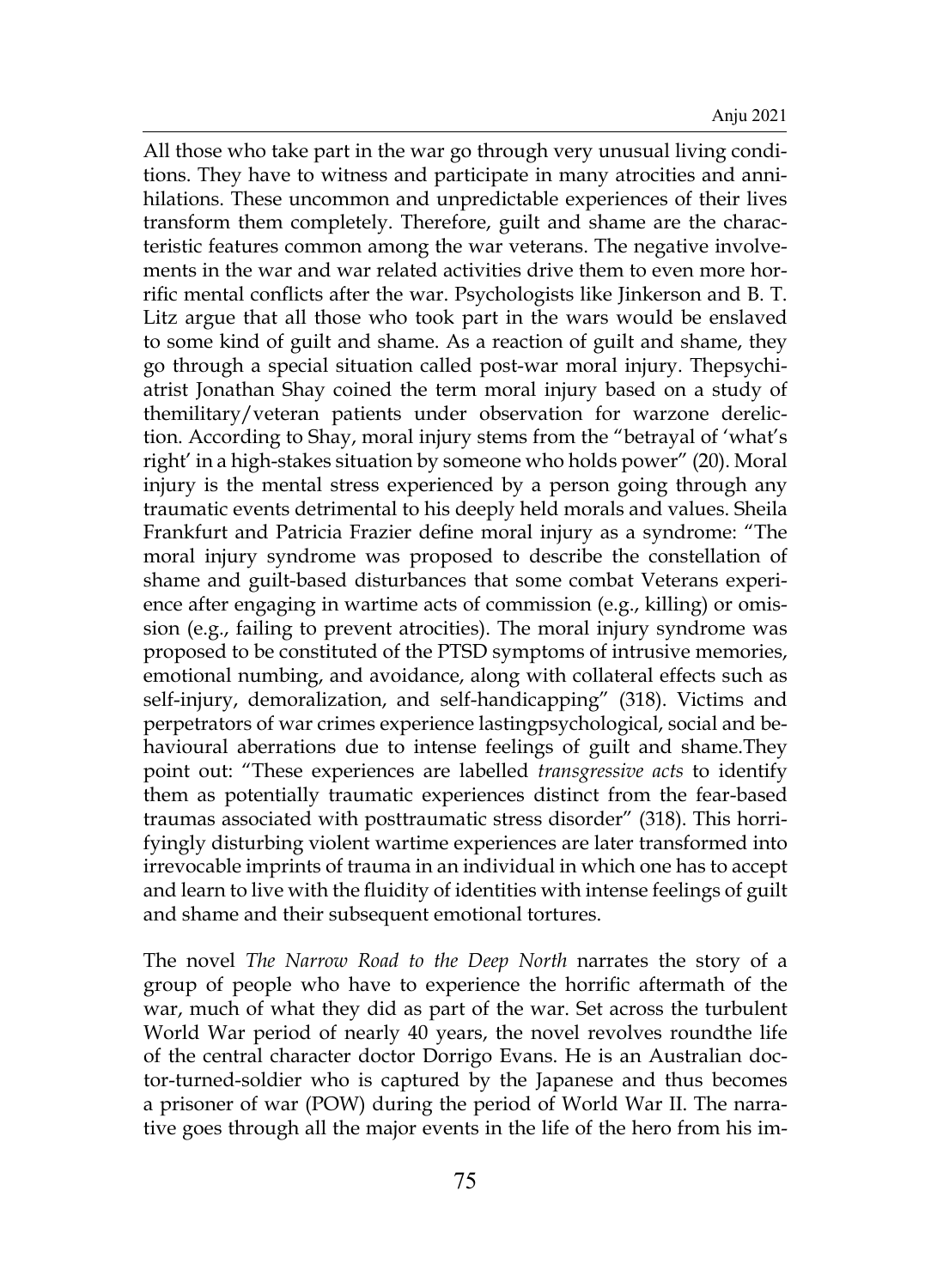prisonment on the Thai-Burma Railway to his return home as a celebrated war hero. Though he is hailed as a national war hero and the champion of veteran causes, every day he is going through an intense experience of moral injury and a deep sense of guilt. During his service as a commanding officer of the prisoners of war, he often felt guilty for not being able to save their lives. Doctor Dorrigo Evans has a mind full of guilt during and after the war. Guilt is a subjective feeling of negative self-evaluation. Kubany and Watson, in "Guilt: Elaboration of a multidimensional model" (2003), defines guilt as "an unpleasant feeling with accompanying beliefs that one should have thought, felt or acted other differently" (53). The guilty past haunts him everywhere. Even when he becomes a celebrityas a war hero, he still feels guilt inside. In his old age, he reflects about life: "A happy man has no past, while an unhappy man has nothing else" (3). He refers to the widening chasm between greatness and happiness.

The biggest guilt in Dorigo Evans's mind is related to Darky Gardiner's death. Darky Gardiner is fellow prisoner in the Japanese POW camp. He was a very active and brilliant young man who maintained good relations with the prisoners around him even in that most desperate time. When Darky Gardiner was cruelly punished by camp guards, Dorrigo rushedthere to help. At that moment, the Japanese CO made him an offer. If Dorrigo stopped interfering with the severe beating delivered to Gardiner that particular day, the CO agreed to give him quinine, a drug that could save other prisoners. Thus, Dorrigo sacrificed Darky for the medicine, and in the end Darky died. Although Dorrigo was trying to save others in the camp, his guilt over the murder of Darky Gardiner haunted him to the point of death. Later, after the war, when Dorrigo found that Darky was his own nephew, he was devastated with guilt and shame. A critical analysis of the novel proves that his failure to prevent the death of Darky Gardiner is the root cause of the moral injury in the life of Dorrigo Evans. The death remains a deep soul wound for his entire life which pierces his sense of morality and his relationship to society. After the event, Dorrigo transformed into an isolated man with guilt obsessions, who cannot open up to anyone. Though he cannot avoid the intrusive reexperiencing of events in the POW camp, he bears his trauma alone.

Gonna is another significant character in the novel who suffers from anguish, anger and alienation due to his war front activities. Gonna or Choi Sang-min was a Korean guard renowned for his brutality in the POW camp. He was only sixteen when he reached the POW camp. When general Kota found some POWs were missing from the Line, he placed all the blame to Darky Gardiner and ordered for a severe punishment as an example. Gonna had to reluctantly obey the orders of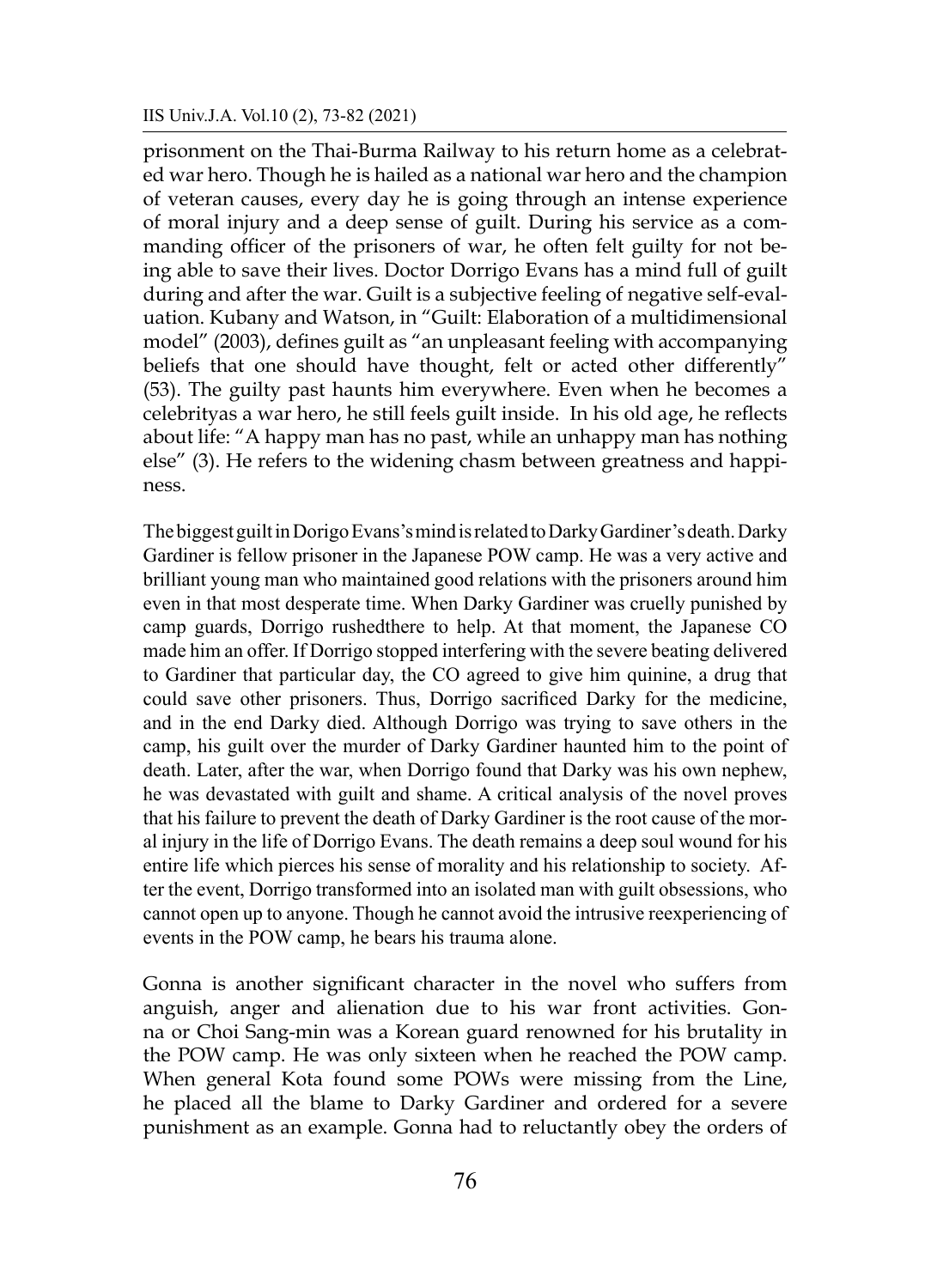his superiors. Moreover, when Dorrigo Evans interfered in the matter to save Gardiner, it infuriated Nakamura and he hit Gonna hard with the pick handleand gave the command to thrash the prisoner like that. Hence Gonna could not help Gardiner in that situation and he and his fellow guards became beating machines: "And the drumming went on and when the other guards had tired and stopped, still the Gonna went on, diligently, obediently, rhythmically beating Darky Gardiner with the pick handle" (296). Thus, Gonna is presented as a man who inflicts immense suffering to hundreds of prison guards.

Though Gonna is presented as a cruel hearted fellow, eventually the novelist unravels his traumatic childhood. He hails from a Korean family and in his early childhood, he was forced to work as a servant in a Japanese family. The dreadful treatment he received from that family was his first traumatic experience. He recollects the traumatic memory of Japanese Military camp:

> In Pushan they had slapped him because his voice was too low or his posture wrong, they had slapped him for being too Korean, they had slapped him to show how to slap others-as hard as he could. Choi Sang-min hated it. He wanted to run away, back to his home. But he knew that if he did, he would be punished, and, worse, his family would be punished. (348)

Thus, his inhuman behaviour at the POW camp is the repercussion of his traumatic experiences.He wants to get rid of his lifelong fear and inferiority through the cruel behaviour at the POW camp. There he simultaneously led the life of a perpetrator and a victim. After the war, Gonna suffers the intrusive recurring memories of POW camp. His traumatic memories are accompanied by an intense feeling of guilt. For a relief, he contemplates himself as a mere labourer worked for fifty Yen per month.He thinks that he has done everything as instructed to him.

The realisation that he unknowingly became part of a lot of crimes is a terrible burden for Gonna and a sense of meaninglessness overwhelmed him. Gonna intensely expresses various types of reactive disorders and PTSD symptoms are most evident in him. His mind is filled with guilt and revenge. The last moments of his life can be considered as an illustration of PTSD disorder:

> He fought with the guards when they came to take him to the gallows. He had seen a cockroach and wanted to kill it. …..Choi Sang-min screamed. He could still see the cockroach. He was given four phenobarbital tablets to steady his nerves, but his body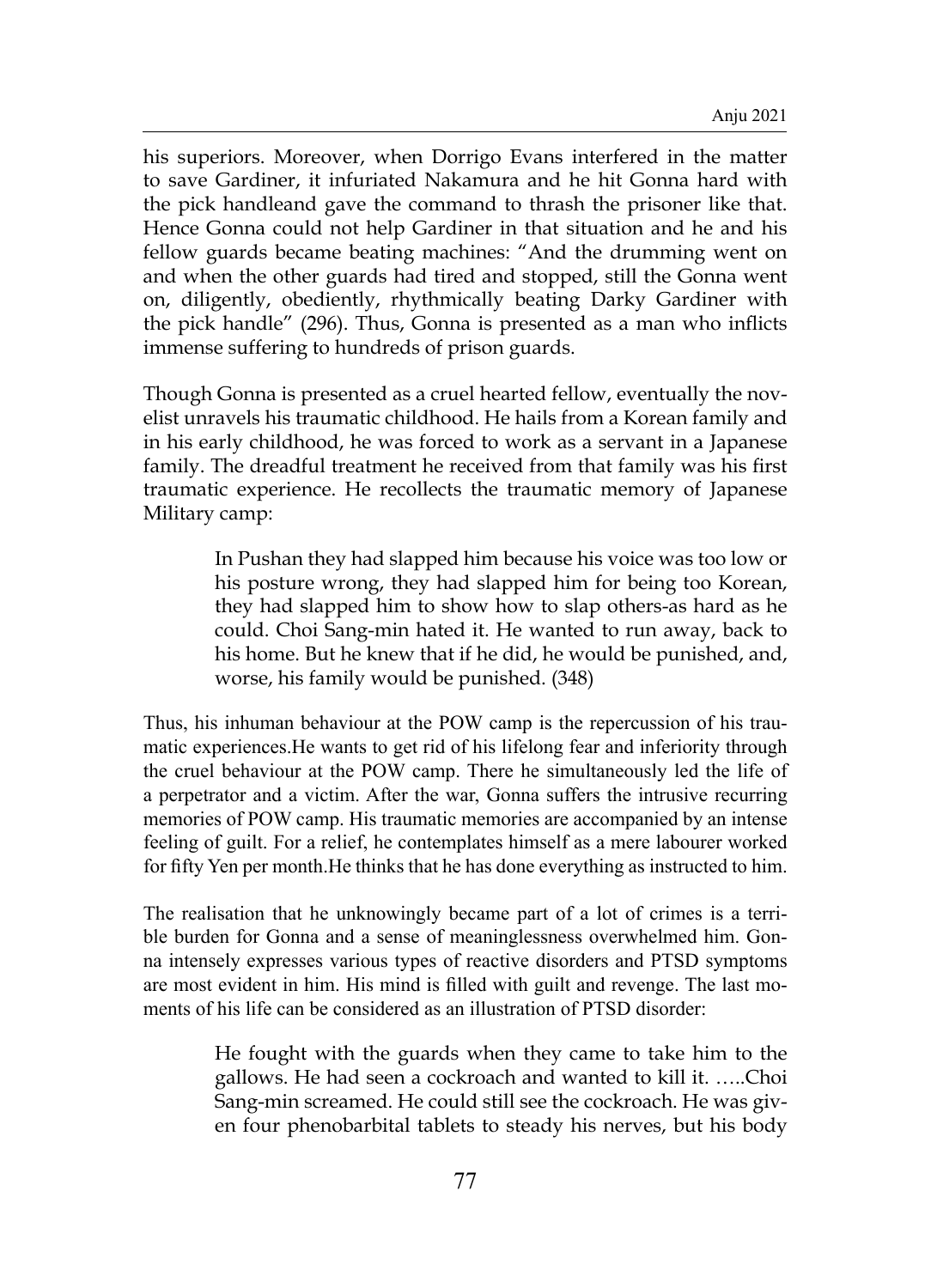was too excited and he vomited the pills straight back. Before the doctor gave him an injection of morphine, he managed to crush the cockroach beneath his boot heel. (350)

He desperately wants to experience a kind of joyous brutality by inflicting injury, pain and death on others. His irritability and aggressive behaviour is close to PTSD symptoms. Litz et al. (2009) describe moral injury as "the inability to contextualize or justify personal actions or the actions of others and the unsuccessful accommodation of these . . . experiences into pre-existing moral schemas" (705). Their contention is that moral injury is the damage done to human conscience which disrupts the mental health of the person. Moreover, it is a universal truth that a man tries desperately to justify even the crimes done in a particular situation of war before his own conscience. In the last moments of his life, he is obsessed with guilt, killing and the fifty Yen: "[he] heard the crashing noise of the trap door slamming down. Stop! he went to yell. What about my fifty-"(352). Until the last minute, he keeps insisting that all the work he did is for just fifty Yen. His desperate attempts to find a justification for his own actions indirectly indicates the moral injury of his unconscious mind.

In order to highlight the pangs of the internalised trauma of the human beings, Flanagan employs many types of subtle imagery. After the war, during his life in hiding, Nakamura, the Japanese Major, acquainted with a doctor named Kameya Sato. The greatest feature of this character was his refusal to wear the white coat, the very symbol of his profession. Apart from this eccentric habit, he was a very humble man who devoted his whole life to the cause of the people. Their acquaintance gradually grew into an intimacy. One evening their friendly conversation turned to a newspaper report of the day. It was about the punishments given to the Japanese doctors for conducting Vivisection of the live American airmen, without the use of anaesthetics. Nakamura vehemently discarded the news as "American lies!" (354). Sato reveals to him Japan's human experimentation programmeduring the World WarII. He discloses that at the time of war,he was working in Kyushu, one of the Japanese universities for doctors. He recollects the procedures of the Japanese doctors and scientists "to prove themselves worthy servants of emperor" (355). He narrates the dissection of enemy soldiers, without the use of anaesthetics, before death to enhance their medical knowledge:

> Before Professor Ishiyama began we all bowed towards the patients, as though it were a normal operation. May be that reassured him. Professor Ishiyama first cut into his abdomen and cut away the part of his liver, then sewed the wound up. Next, he removed the gall bladder and a section of his stomach. The American, who looked an intelligent and vital young man at the be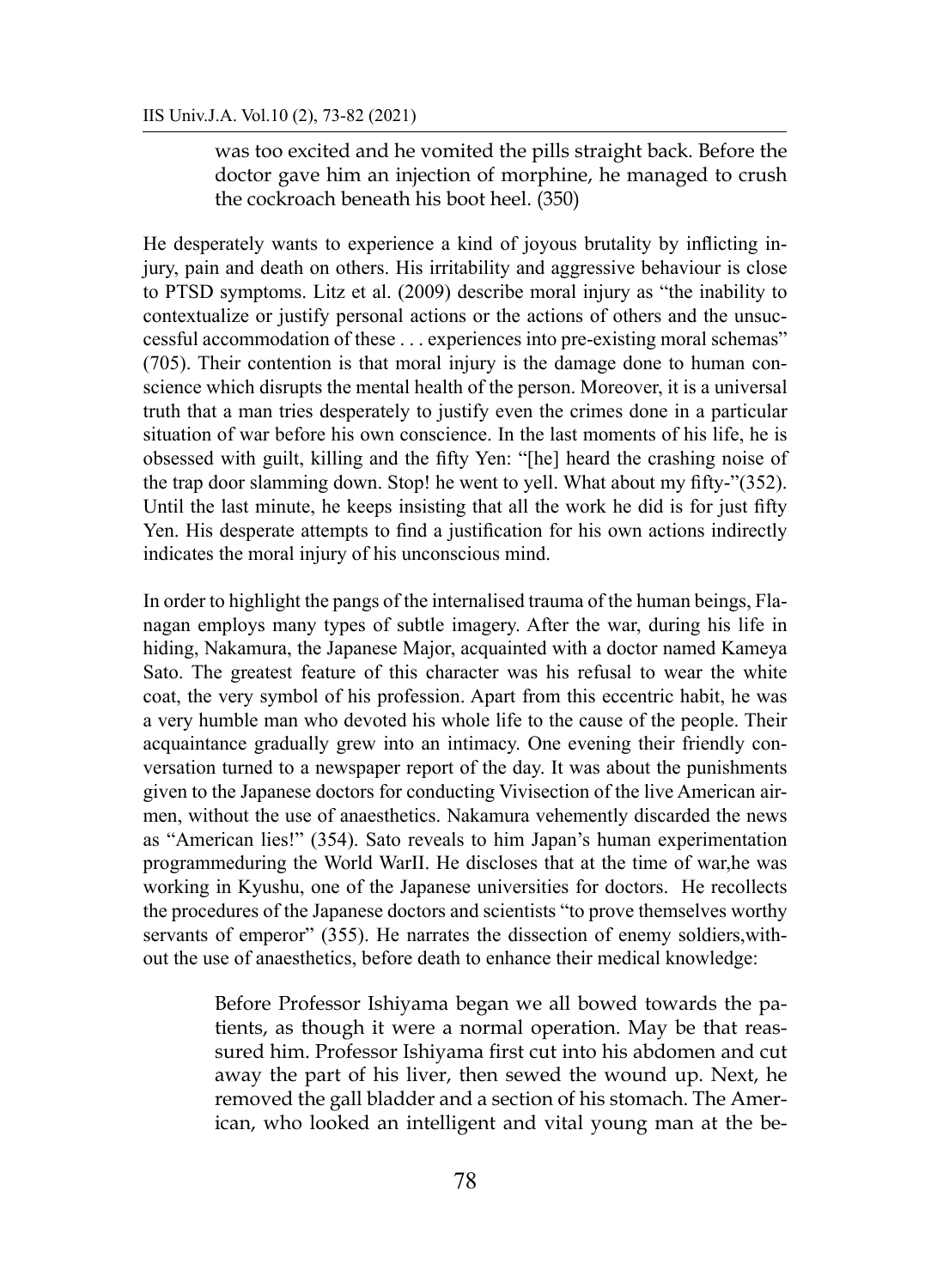ginning, now looked old and weak. His mouth was gagged but he was quickly beyond any screaming. Finally, Professor Ishiyama removed his heart. It was still beating. When he put it on the scales the weights trembled. (356)

In his later life, he is possessed by the shuddering of the American's heart. In order to comprehend the magnitude of trauma from which he has been suffering, Sato equates that trembling of the American's heart to that of the strange sound at the end of an earthquake. He knows that the reason of the smile on the American airman's face in the operation theatre, just before the operation, is his trust in the white coat of the Doctors'. Though he admits that he too is a victim of war, he can never get rid of the traumatic memories that the white coathas evoked.

Major Nakamura is a Japanese officer, methamphetamine addict, in the POW camp. He is at the helm of the atrocities in the POW camp. In fact, he considers the railway line as a symbolof the Japanese spirit. He is very much obsessed with the Japanese concept of honour. In his prime youth he was never ashamed of having made the POWs work hard for the railway. The last part of the novel covers the retrospective meditations or reflections of this Japanese commander to overcome the guilt of his atrocious behaviour in the POW camp. After the war he is disillusioned with Japanese concept of honour. From the newspaper he understands that he is a wanted war criminal. He is introduced to Doctor Sato during the long and troubled hiding life. It is comforting for Nakamura to realize that during the war, Japanese doctors were more involved in inhuman activities than in the POW camps. He regains his lost self-esteem and regards himself as a more truthful human being. He tellshimself that he is a good man who did his duty and there is nothing to be ashamed of the crimes he committed in the POW camps as he too is the victim of the war.

Even in the midst of a peaceful family life, old memories haunt Nakamura. A closer look at his character reveals some differences from normal behaviour. Symptoms of PTSD is very obvious in his character. The personality disorder is most evident when his daughter is ill: "He almost seemed to his daughters to be of another world, misbuttoning shirts, forgetting to wear a belt, and concerned not to hurt spiders, which he would catch and take outside, or mosquitoes, which he would refuse to swat" (360). This hyper vigilance and psychic or emotional numbing is a clear symptom of PTSD. He alleges that all the crimes he committed are part of his job, but he cannot escape its guilt:

> He alone sensed the strangeness at the heart of his transformation into his idea of a good man. Was it hypocrisy? Was it atonement?Guilt? Shame? Was it deliberate or unconscious? Was it a lie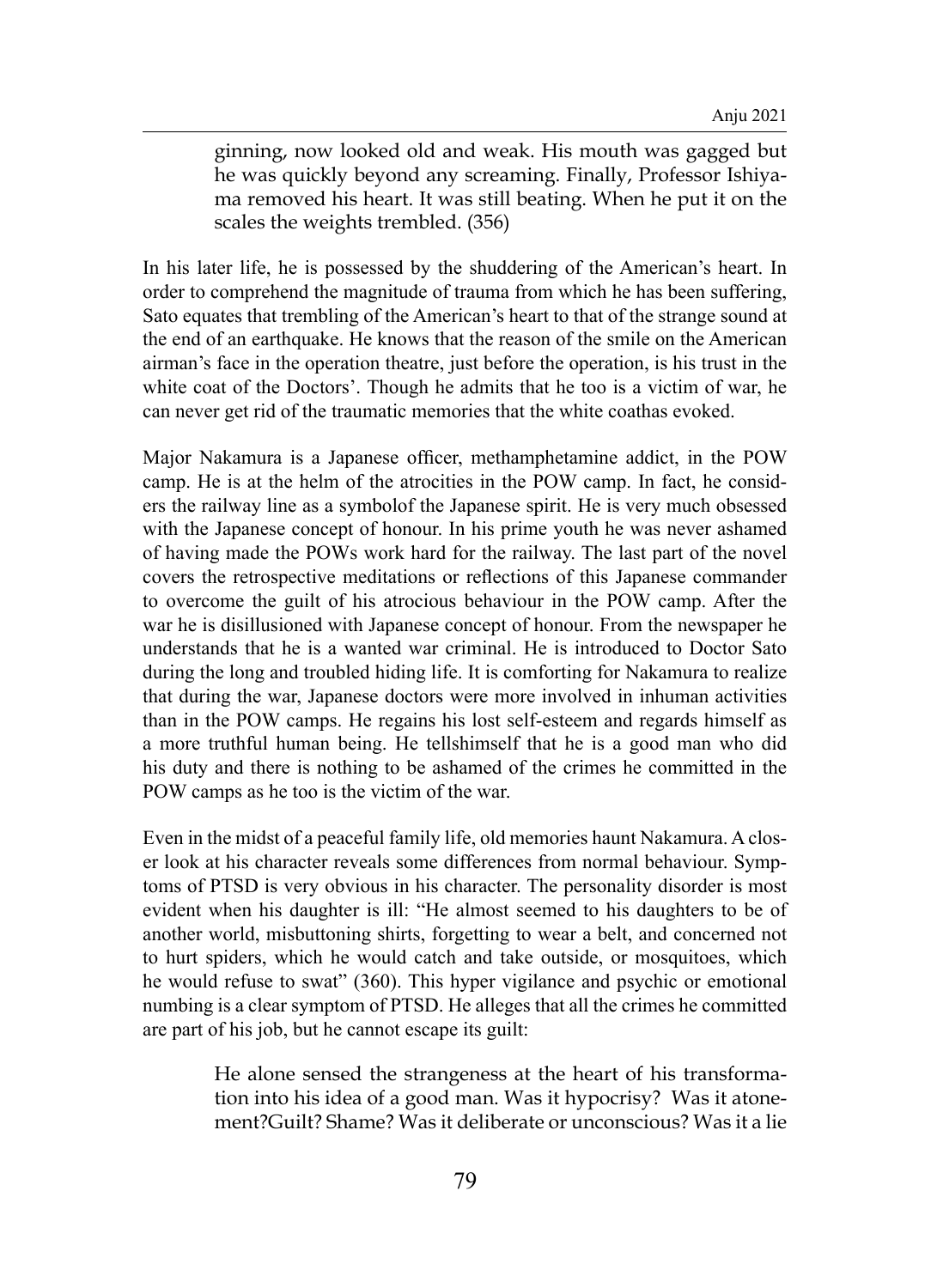IIS Univ.J.A. Vol.10 (2), 73-82 (2021)

or was it the truth?

All his life has been a perpetual struggle to conquer his traumatic memories and guilt. He istrying to forget old memories and determined to "make it a rule to avoid any contact with his old comrades" (379). In his later life he is trying to do only good and live well. Even in the phase of cancer, he faces the illness with much tranquillity and comfort.

Though Nakamura always tries to establish the goodness in him, he cannot avoid the strange feeling of being embraced by something monstrous. He strongly experiences the PTSD symptoms in him. He always carries overwhelming psychic burdens and it eats him mentally and physically. He equates the growth of cancer in him to the growth of his traumatic memories:

> He rubbed his neck, where the new bump had grown even that day, or so it seemed to Nakamura, for he believed he could feel the lump growing within him every hour of every day and every minute of every hour, eating him up. He tried, of course, not to feel it. He could with an effort not think about it and focus his mind instead on what concerned him more and more: the war, for that too was growing within him. (390)

He suffers from recurrent intrusive memories of the POWs miserable life in the camp.

Flanagan brilliantly employs the subtle images to project the intrusive thoughts of Nakamura. Towards the end of his life, he understood that: "… he was possessed of a shame that was also a terror. The things he thought right and true had all been wrong and false, and he with them" (391). When he has gone through a psychic breakdown, novelist projects the imagery of frozen monsters. On his way to Tomokawa's house, Nakamura sees many frozen monsters displayed in the town as part of annual snow festival. When he meets Tomokawa,who was also with him in the Siam Burma Railway project and POW camp, old memoriesbegins to haunt him. In the form of frozen monsters, intrusive memories of the crimes of hidden, frozen past terribly appears before him: "All he could think of was how, beyond his vision, frozen monsters loomed over the city, the Tomokawas', frozen monsters beneath which he would travel going back to the airport. He realized Tomokawa was talking to him and he tried to concentrate, but the monsters seemed to be in the room now" (389). Thus, hisself-protective vigilance begins to crumble down. He realized his helplessness: "His idea of his own goodness, though, was becoming harder and harder to hold on to" (393). The western arm chair of Tomokawa's house is another brilliant image for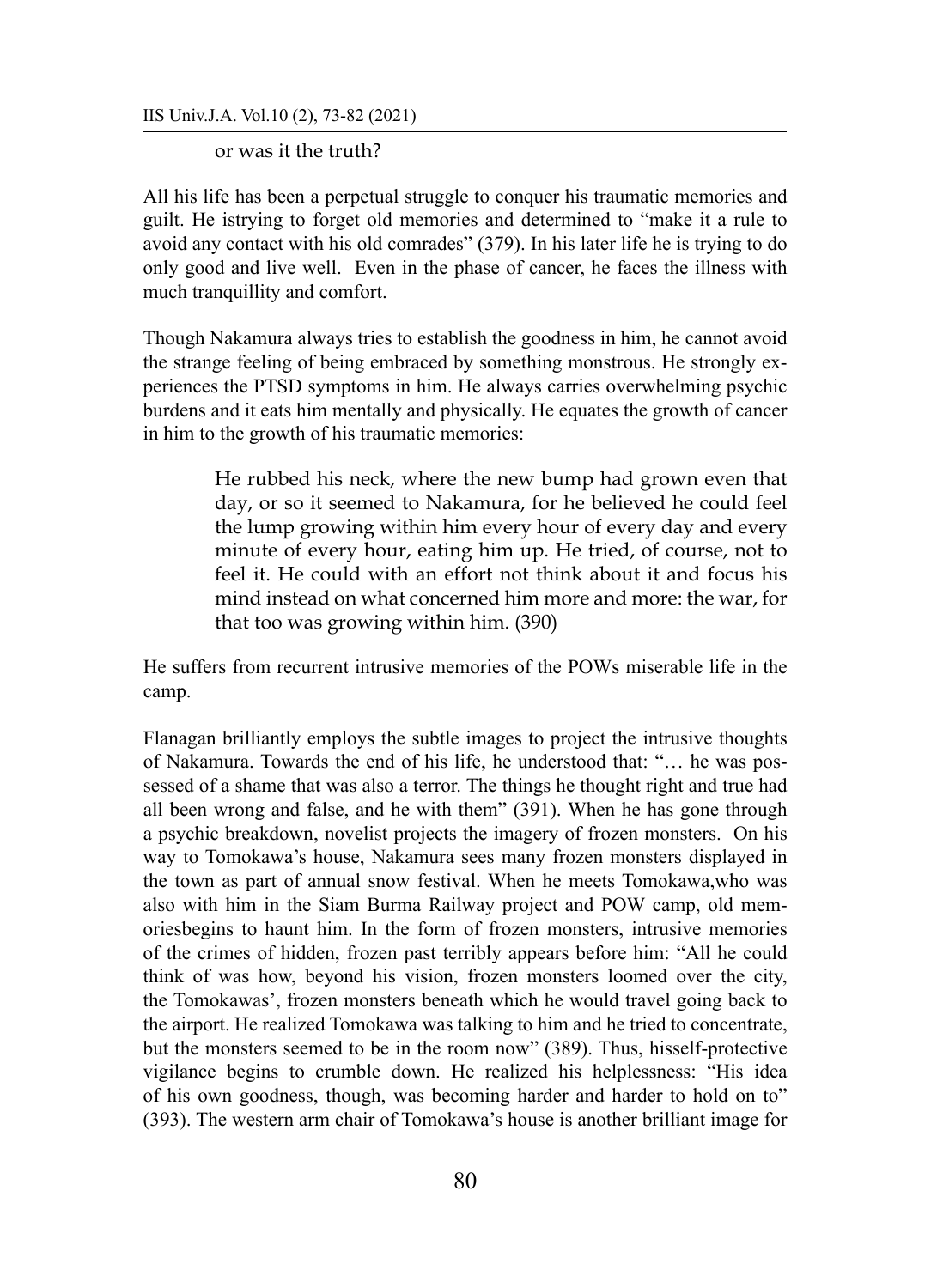forcefully hidden traumatic experiences. While "sitting in it [he] felt like being embraced and smothered by something monstrous" (382). While sitting in the chair he cannot deny his past and he suffers from horrific flashbacks and intrusive recollections: "For a moment he thought he smelt DDT and saw many things: Sato looking up from the *go* board and about to say something, lice fleeing from a dead boy's body, a man less than a man crumpling in the mud of a jungle clearing" (394). He can even feel "his body was trembling as he imagined the hospital scales had once trembled when the American's heart was placed on them" (394). No matter how hard he triesto live a normal life after the war, he cannot get rid of the old traumatic memories. In the work *Studies in Hysteria* (1955), Freud and Breuer observe that the memories of traumatic events have more traumatic effect than that of the events. All the characters in the novel are unable to share their traumatic experience, which inflict lifelong harm to their conscience. Since they are very reluctant to share their life in the POW camp, a talking cure or abreaction never happens to them. The post war life of the major characters underlines the notion that the psychological pain of a repressed traumatic event is understood only after a latency period. All the memories that lie dormant without being able to say anything to anyone would inflict severe psychological pain. In this regard, Freud and Breuer observe:

> We may reverse the dictum "cessante causa cessateffectus" (when the cause ceases the effect ceases) and conclude from these observations that the determining process (that is, the recollection of it) continues to operate for years—not indirectly, through a chain of intermediate causal links, but as a directly releasing cause—just as psychical pain that is remembered in waking consciousness still provokes a lachrymal secretion long after the event. Hysterics suffer mainly from reminiscences. (7)

Thus, the memories of repressed traumatic experiences filled with profound guilt and shame remain in their psyche as a pain until death.Although the memories may never be narrated or identified clearly, they actlike a tumour in the conscience that wounds every individual self. In the POW camp, when a discussion arose on deciding whether to keep RabbitHendricks'drawing book of the war, Bonox Baker demanded that the book should be preserved. He argues:"Memory is the true justice, Sir (243)." But Dorrigo, believes the memories can be "the creator of new horrors" (243). Though, Dorrigo Evans was then unaware of the impact of traumatic memories that would last a lifetime, it happened accordingly.

The novel abounds in multitude of characters who are destined to live a